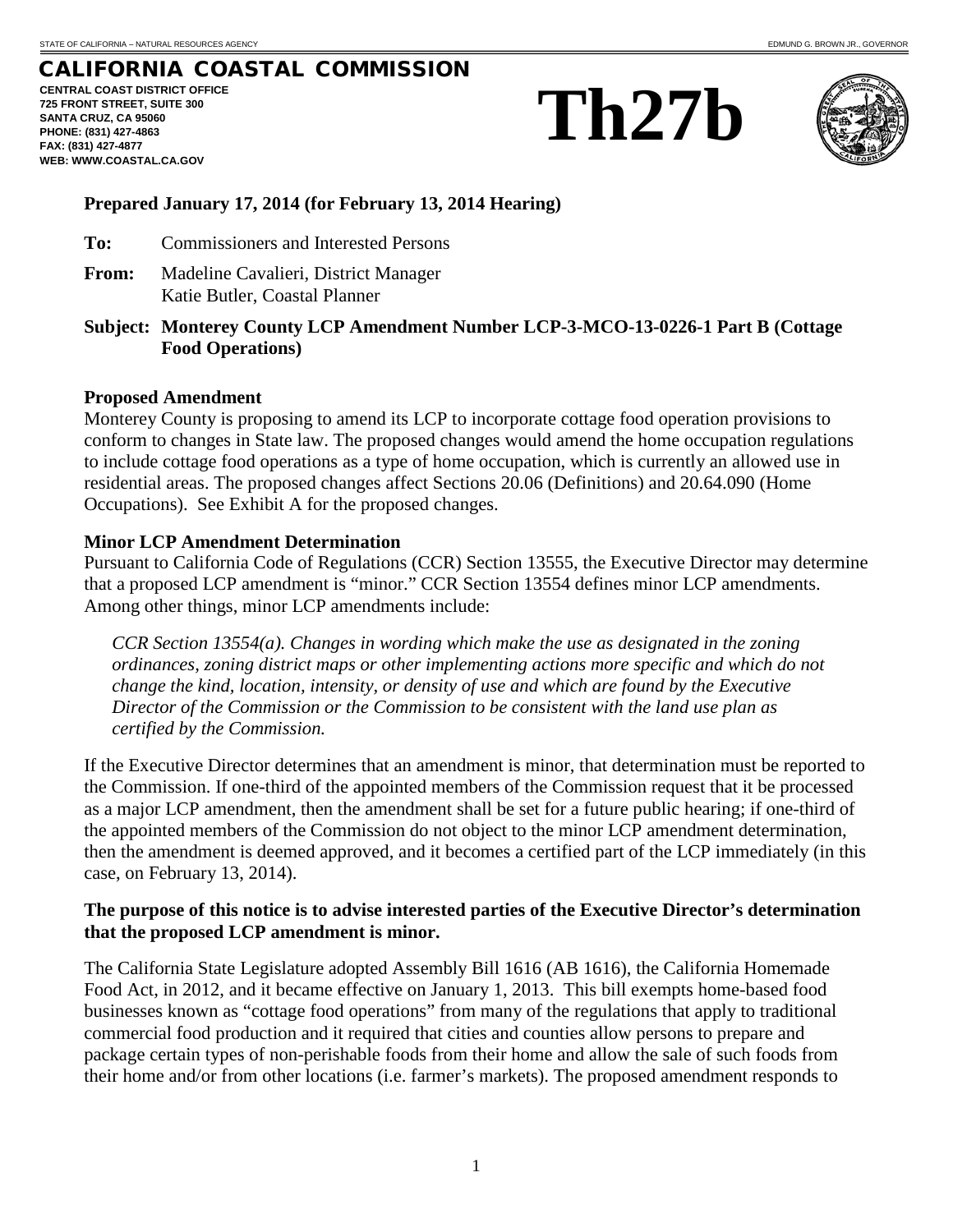AB 1616 and classifies cottage food operations as a home occupation, which is a permitted use in residential areas. The proposed amendment maintains existing home occupation regulations except to add cottage food operations as a type of home occupation. The cottage food operations would be conducted within existing dwelling units as an accessory use and operated primarily by the homes' residents, and therefore is not expected to result in effects on parking, traffic, noise, or other coastal resources. Thus, the proposed amendment is consistent with the certified LCP and Coastal Act.

# **California Environmental Quality Act (CEQA)**

The Coastal Commission's review and development process for LCPs and LCP amendments has been certified by the Secretary of Resources as being the functional equivalent of the environmental review required by CEQA. The County found that the proposed ordinance was categorically exempt under CEQA per CEQA Guidelines Sections 15301 (Existing Facilities) and 15305 (Minor Alterations in Land Use Limitations) because the ordinance establishes a cottage food operation as a type of home occupation to be conducted within existing dwelling units as an accessory use of already-existing residences. This report has discussed the relevant coastal resource issues with the proposal, and has concluded that the proposed LCP amendment is not expected to result in any significant adverse impact on the environment. Thus, it is unnecessary for the Commission to suggest modifications to the proposed amendment to address adverse environmental impacts because the proposed amendment, as submitted, will not result in any significant environmental effects for which feasible mitigation measures would be required.

# **Coastal Commission Concurrence**

The Executive Director will report this minor LCP amendment determination, and any comments received on it, to the Coastal Commission at its February 13, 2014 meeting in Pismo Beach. If you have any questions or need additional information regarding the proposed amendment or the method under which it is being processed, please contact Katie Butler at the Central Coast District Office in Santa Cruz. If you wish to comment on and/or object to the proposed minor LCP amendment determination, please do so by February 7, 2014.

# **Procedural Note - LCP Amendment Action Deadline**

This proposed LCP amendment was filed as complete on December 31, 2013. The amendment modifies only the LCP IP and the 60-day action deadline is March 1, 2014. Thus, unless the Commission votes to extend the action deadline (it may be extended by up to one year), the Commission has until March 1, 2014 to take a final action on this LCP amendment.

Exhibits: Exhibit A: Proposed IP Amendment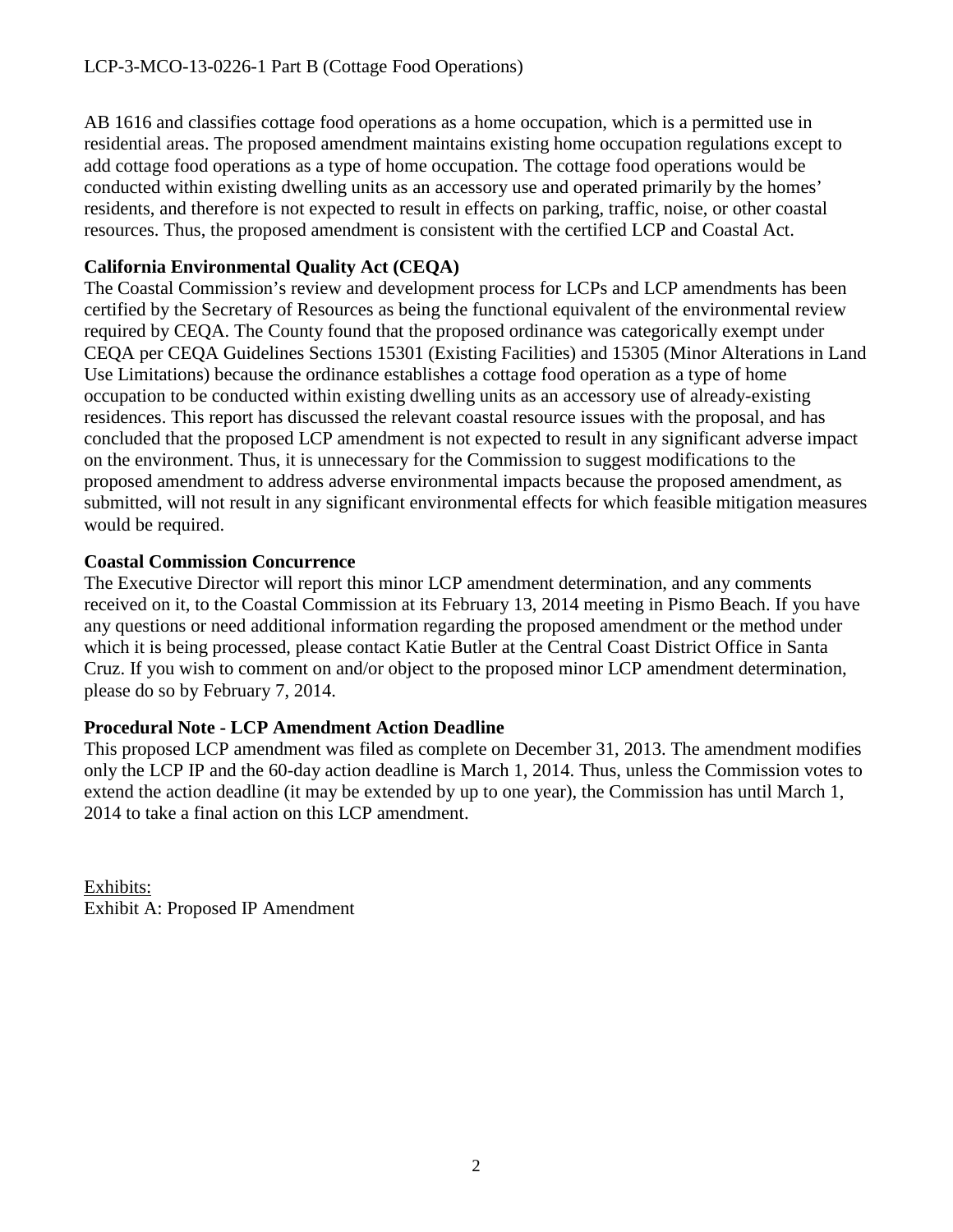### ORDINANCE NO.

## AN ORDINANCE OF THE COUNTY OF MONTEREY, STATE OF CALIFORNIA, AMENDING TITLE 20 (COASTAL ZONING) OF THE MONTEREY COUNTY CODE RELATING TO COTTAGE FOOD OPERATIONS.

### **County Counsel Summary**

This ordinance amends the Monterey County Coastal Implementation Plan (Title 20 of the Monterey County Code) to classify "cottage food operations" as a permitted use of residential property for zoning purposes. The ordinance defines cottage food operations and treats such operations as a type of home occupation. These revisions update County zoning to comply with recently enacted state law governing cottage food operations. This ordinance also renumbers the definition of "cottage industry" and makes minor corrections to existing home occupation regulations.

The Board of Supervisors of the County of Monterey ordains as follows:

### SECTION 1. FINDINGS AND DECLARATIONS.

A. The California State Legislature adopted Assembly Bill 1616 (AB 1616), the California Homemade Food Act, which became effective January 1, 2013, exempting homebased food businesses known as "cottage food operations" from many of the regulations that apply to traditional commercial food production by amending portions of the Health and Safety Code and Government Code.

B. The intent of the Legislature was to help address the following challenges and opportunities:

1. Create small businesses and help the economy recover and prosper by increasing the opportunities for entrepreneurial development through microenterprises that help supplement household incomes, prevent poverty and hunger, and strengthen local economies.

2. Support community-based food production (cottage foods) which may reduce obesity and obesity-related disease epidemics, especially in low income and rural communities in which residents may have limited opportunities to purchase healthy foods because of lack of transportation, which may result in residents relying for much of their shopping on fatty, processed foods sold at convenience markets and corner stores.

3. Join thirty-two other states that have passed laws that allow business entrepreneurs to use their home kitchens to prepare for-sale foods that are not potentially hazardous.

C. Government Code section 51035(a), enacted by AB 1616, provides that cities and counties shall not prohibit a cottage food operation in any residential dwellings, but shall do one of the following:

(1) Classify a cottage food operation as a permitted use of residential property for zoning purposes;

(2) Grant a nondiscretionary permit to use a residence as any cottage food operation that complies with local ordinances prescribing reasonable standards, restrictions, and requirements concerning spacing and concentration, traffic control, parking, and noise control relating to those homes; or

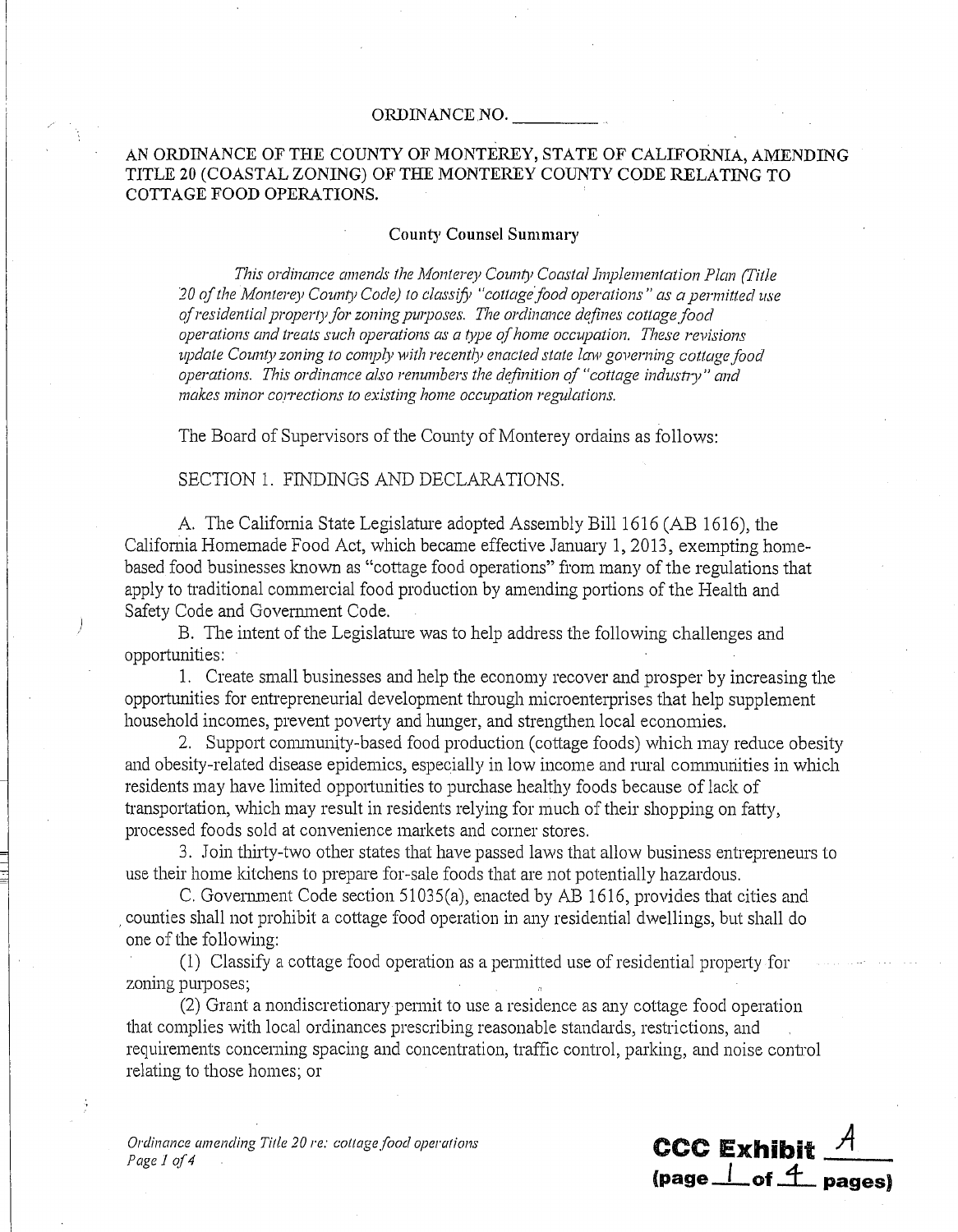(3) Establish a discretionary permit process with "reasonable standards" as noted in item #2 above.

D. In accordance with Government Code section 51035(a), the County of Monterey is choosing the first approach, classifying cottage food operations as a permitted use of residential property for zoning purposes, and, accordingly, this ordinance amends the existing home occupation regulations to include cottage food operations as a type of home occupation.

E. This ordinance is categorically exempt under the California Environmental Quality Act (CEQA) per CEQA Guidelines Sections 15301 (Existing Facilities) and 15305 (Minor Alterations in Land Use Limitations) because the ordinance establishes a cottage food operation as a type of home occupation to be conducted within existing dwelling units as an accessory use of already-existing residences.

SECTION 2. Section 20.06.215 is added to the Monterey County Code to read as follows:

#### 20.06.215 COTTAGE FOOD OPERATION.

Cottage food operation means an enterprise that is registered or permitted by the Monterey County Environmental Health Bureau and is conducted within the registered or permitted area of a dwelling unit where the cottage food operator, as defined by California Health and Safety Code Section 113758, resides and where cottage food products, as defined by California Health and Safety Code Section 113758, are prepared and packaged for direct. indirect, or direct and indirect sale to consumers.

SECTION 3. Section 20.06.200 of the Monterey County Code defining the term "COTTAGE INDUSTRY" is renumbered as Section 20.06.220.

SECTION 4. Section 20.06.650 of the Monterey County Code is amended to read as follows:

#### 20.06.650 HOME OCCUPATION.

Home occupation means a business conducted in a residential area conducted by the residents of the property<sub>5</sub>. Home occupation includes a cottage food operation, as defined in Section  $20.06.215$ .  $\angle$ The main product of a home occupation is which is a service rather than goods. except in the case of a cottage food operation.

SECTION 5. Section 20.64.090 of the Monterey County Code is amended to read as follows:

#### 20.64.090 REGULATIONS FOR HOME OCCUPATIONS.

Purpose: The purpose of this Section is to establish the regulations, standards and A. circumstances under which businesses of limited scale and impact may be established in residences.

Ordinance amending Title 20 re: cottage food operations Page 2 of 4

**CCC Exhibit** (page  $\partial$  of  $\overline{4}$  pages)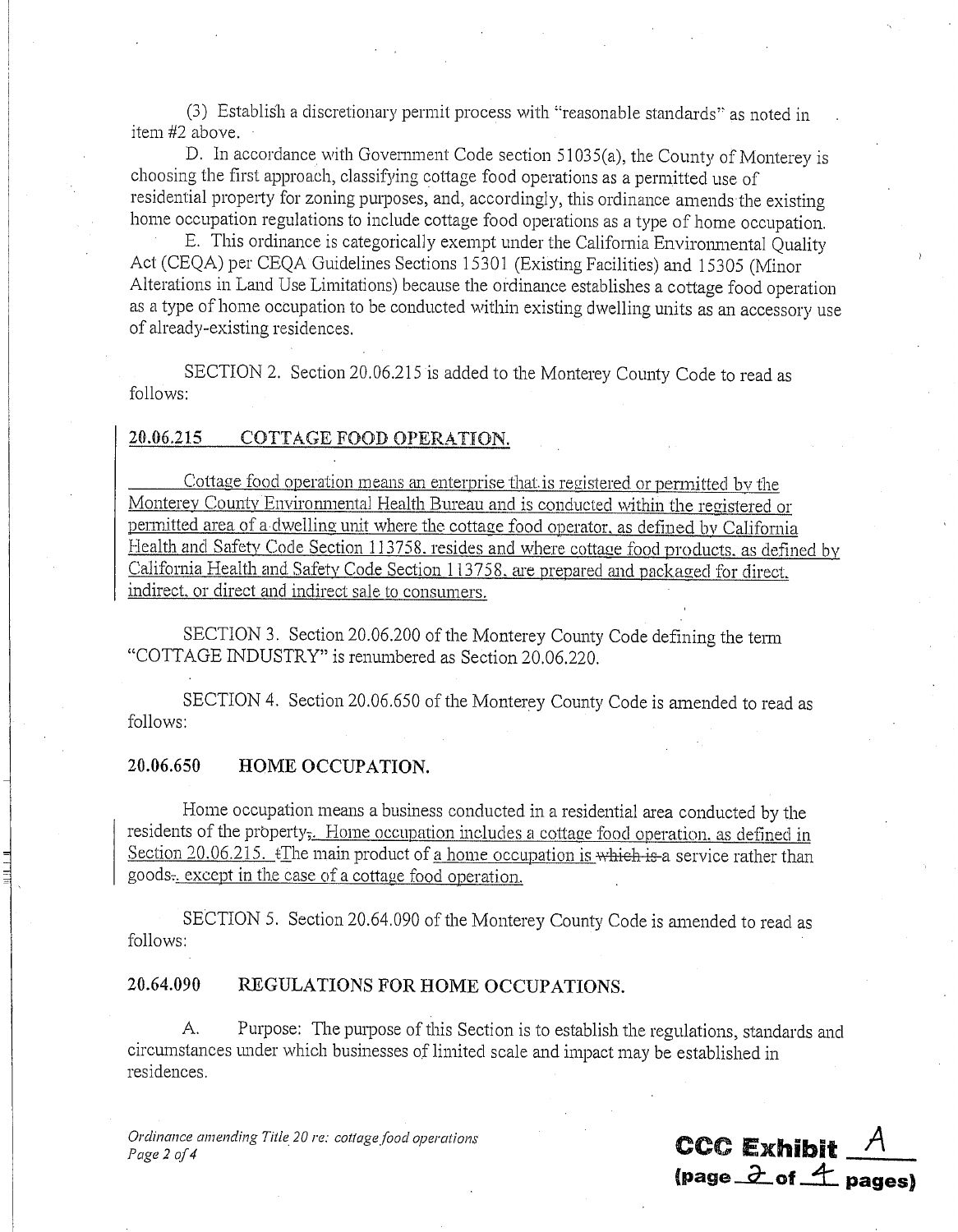Applicability: The provisions of this Section are applicable in all areas of the  $\overline{B}$ . County.

Regulations: Home occupations may be conducted in any zoning district which C. allows residential use.

Home occupations are limited to those occupations using facilities, equipment and  $\mathbf{1}$ materials normally found in the home and within accessory structures, including but not limited to typing, seamstress or tailoring, computerized data processing, ceramics, music lessons and instrument lessons, and lawn mower repair, and cottage food operations which do not interfere with the use or appearance of the home as a residence or the aesthetic character of the district.

No persons other than the resident and immediate family residing on site may be 2. employed in the home occupation. except that a cottage food operation may allow up to one  $(1)$ full-time equivalent cottage food employee who does not reside on the site.

All facets of the home occupation must be contained in the residence-dwelling  $3<sub>1</sub>$ unit or inside structures on-site that are otherwise considered to be accessory structures to a residence, except that a cottage food operation must be conducted entirely within the dwelling unit as specified by state law.

There shall be no production of noxious or toxic odors or fumes, nor increase in  $\overline{4}$ numbers or duration of noise or traffic levels above those of ordinary residential use; nor use, storage, or disposal of materials of a nature or quantity not ordinarily found in residential neighborhoods, which have the potential to endanger the health, safety or peaceful enjoyment of their property or neighborhood residence, or to constitute a hazard to their environment.

5. There shall be no advertising for the home occupation allowed on the property.

Modification to the application of the provisions of Section 20.64.090.C. of this  $D_{\perp}$ Chapter may be considered by a Coastal Administrative Permit- except in the case of a cottage food operation for which no exceptions to these requirements may be granted.

SECTION 6. SEVERABILITY. If any section, subsection, sentence, clause or phrase of this ordinance is for any reason held to be invalid, such decision shall not affect the validity of the remaining portions of this ordinance. The Board of Supervisors hereby declares that it would have passed this ordinance and each section, subsection, sentence, clause and phrase thereof, irrespective of the fact that any one or more sections, subsections, sentences, clauses, or phrases be declared invalid.

SECTION 7. EFFECTIVE DATE. This ordinance shall become effective on the thirtyfirst day following its adoption by the Board of Supervisors or the day certification by the California Coastal Commission becomes final and effective, whichever occurs later.

**CCC Exhibit** 

(page  $3$  of  $4$  pages)

Ordinance amending Title 20 re: cottage food operations Page 3 of 4